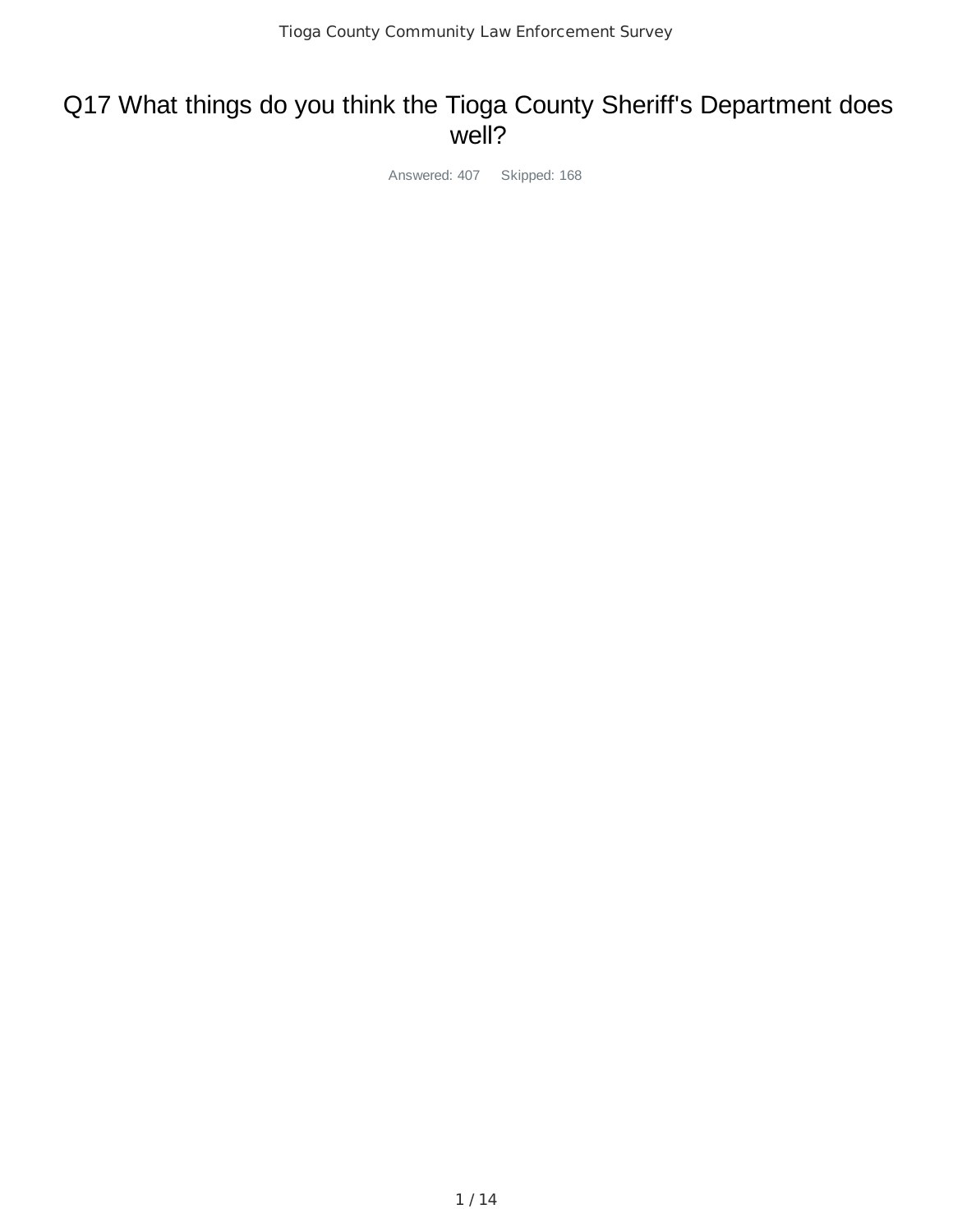| #              | <b>RESPONSES</b>                                                                                                                                                                                                                                                                                                                                                                                                                                                                                                                                                                                                                                                              | <b>DATE</b>        |
|----------------|-------------------------------------------------------------------------------------------------------------------------------------------------------------------------------------------------------------------------------------------------------------------------------------------------------------------------------------------------------------------------------------------------------------------------------------------------------------------------------------------------------------------------------------------------------------------------------------------------------------------------------------------------------------------------------|--------------------|
| 1              | Keep us safe from criminal elements.                                                                                                                                                                                                                                                                                                                                                                                                                                                                                                                                                                                                                                          | 12/7/2020 8:06 AM  |
| 2              | works well with the Legislature, takes time to listen to concerns                                                                                                                                                                                                                                                                                                                                                                                                                                                                                                                                                                                                             | 12/6/2020 1:21 PM  |
| 3              | As a long time EMS provider, they work well on scene with us. i.e. ensure the scene is safe for<br>us to approach/enter, stay nearby while working on a questionable scene, keeping bystanders<br>away, when requested, standing in a specific position to protect/shield a patent, holding a door<br>open for us to move thru weather carrying a patient or equipment. I find deputies are often<br>easy to speak with, work with and find their interactions with the public to be professional. The<br>vast majority of the officers handle the very taxing and difficult job well. Those officers are a<br>wonderful example of what a Law Enforcement Officer should be. | 12/5/2020 6:03 PM  |
| $\overline{4}$ | Patrol I think that the department does a great job of outreach (toy drives, community<br>events, etc.) But I would rather see them become involved in each community. Work with<br>residents to patrol the area and help - and then follow through when called.                                                                                                                                                                                                                                                                                                                                                                                                              | 12/4/2020 8:44 AM  |
| 5              | NA.                                                                                                                                                                                                                                                                                                                                                                                                                                                                                                                                                                                                                                                                           | 12/4/2020 5:21 AM  |
| 6              | <b>Responds Quickly</b><br>They respond quickly. They always "get their man."                                                                                                                                                                                                                                                                                                                                                                                                                                                                                                                                                                                                 | 12/3/2020 2:46 PM  |
| $\overline{7}$ | Seriously pursues criminals/violators. Works well with local police and state police<br>departments.                                                                                                                                                                                                                                                                                                                                                                                                                                                                                                                                                                          | 12/3/2020 2:42 PM  |
| 8              | Everything. I am really thankful for them and hope they get MORE funding                                                                                                                                                                                                                                                                                                                                                                                                                                                                                                                                                                                                      | 12/3/2020 12:16 PM |
| 9              | Patrol Answering 911 when made; seen many sheriff cars pass by home on state route,<br>evidently when needed.                                                                                                                                                                                                                                                                                                                                                                                                                                                                                                                                                                 | 12/3/2020 9:23 AM  |
| 10             | Protecting Us                                                                                                                                                                                                                                                                                                                                                                                                                                                                                                                                                                                                                                                                 | 12/2/2020 5:22 PM  |
| 11             | We stopped using the TC Sheriff's Department for policing because we were so dissatisfied<br>with their lack of response and attention to crimes impacting our farm/business. No<br>investigations were conducted, and we finally realized they never would be. We use the NYS<br>Police for everything now.                                                                                                                                                                                                                                                                                                                                                                  | 12/2/2020 11:55 AM |
| 12             | Patrol Patrolling main roadways                                                                                                                                                                                                                                                                                                                                                                                                                                                                                                                                                                                                                                               | 12/2/2020 7:20 AM  |
| 13             | make sure that people are treated well and make sure that justice is served                                                                                                                                                                                                                                                                                                                                                                                                                                                                                                                                                                                                   | 12/2/2020 3:53 AM  |
| 14             | Works well with other related 1st responders.                                                                                                                                                                                                                                                                                                                                                                                                                                                                                                                                                                                                                                 | 12/1/2020 8:54 PM  |
| 15             | Community Involvement<br>They are great neighbors. They are friendly and engaged with the<br>community.                                                                                                                                                                                                                                                                                                                                                                                                                                                                                                                                                                       | 12/1/2020 7:43 PM  |
| 16             | Manage the jail well. Enforce v&t violations strongly especially on Rte 96. High level of<br>visibility on 96.                                                                                                                                                                                                                                                                                                                                                                                                                                                                                                                                                                | 12/1/2020 3:24 PM  |
| 17             | I am not personally informed enough to make a fair assessment of that question.                                                                                                                                                                                                                                                                                                                                                                                                                                                                                                                                                                                               | 12/1/2020 12:55 PM |
| 18             | Investigating theft                                                                                                                                                                                                                                                                                                                                                                                                                                                                                                                                                                                                                                                           | 12/1/2020 9:20 AM  |
| 19             | Enforcing the law                                                                                                                                                                                                                                                                                                                                                                                                                                                                                                                                                                                                                                                             | 12/1/2020 9:08 AM  |
| 20             | Responds Quickly<br>response when called,                                                                                                                                                                                                                                                                                                                                                                                                                                                                                                                                                                                                                                     | 12/1/2020 7:59 AM  |
| 21             | Community Involvement<br>Community involvement                                                                                                                                                                                                                                                                                                                                                                                                                                                                                                                                                                                                                                | 12/1/2020 7:50 AM  |
| 22             | <b>Drive</b>                                                                                                                                                                                                                                                                                                                                                                                                                                                                                                                                                                                                                                                                  | 12/1/2020 1:55 AM  |
| 23             | Maintaining general public safety by addressing crime, traffic/accidents and increasing<br>Patrol<br>safety by regular appearance within the county.                                                                                                                                                                                                                                                                                                                                                                                                                                                                                                                          | 11/30/2020 7:57 PM |
| 24             | I rarely have had to call on them, so don't really have an opinion                                                                                                                                                                                                                                                                                                                                                                                                                                                                                                                                                                                                            | 11/30/2020 7:03 PM |
| 25             | Communication, responsibility, and dedication                                                                                                                                                                                                                                                                                                                                                                                                                                                                                                                                                                                                                                 | 11/30/2020 6:34 PM |
| 26             | Responds Quickly Responds in a timely manner                                                                                                                                                                                                                                                                                                                                                                                                                                                                                                                                                                                                                                  | 11/30/2020 5:53 PM |
| 27             | Help other agencies like EMS. They also carry a big load with limited resources. They handle<br>the jail well.                                                                                                                                                                                                                                                                                                                                                                                                                                                                                                                                                                | 11/30/2020 5:33 PM |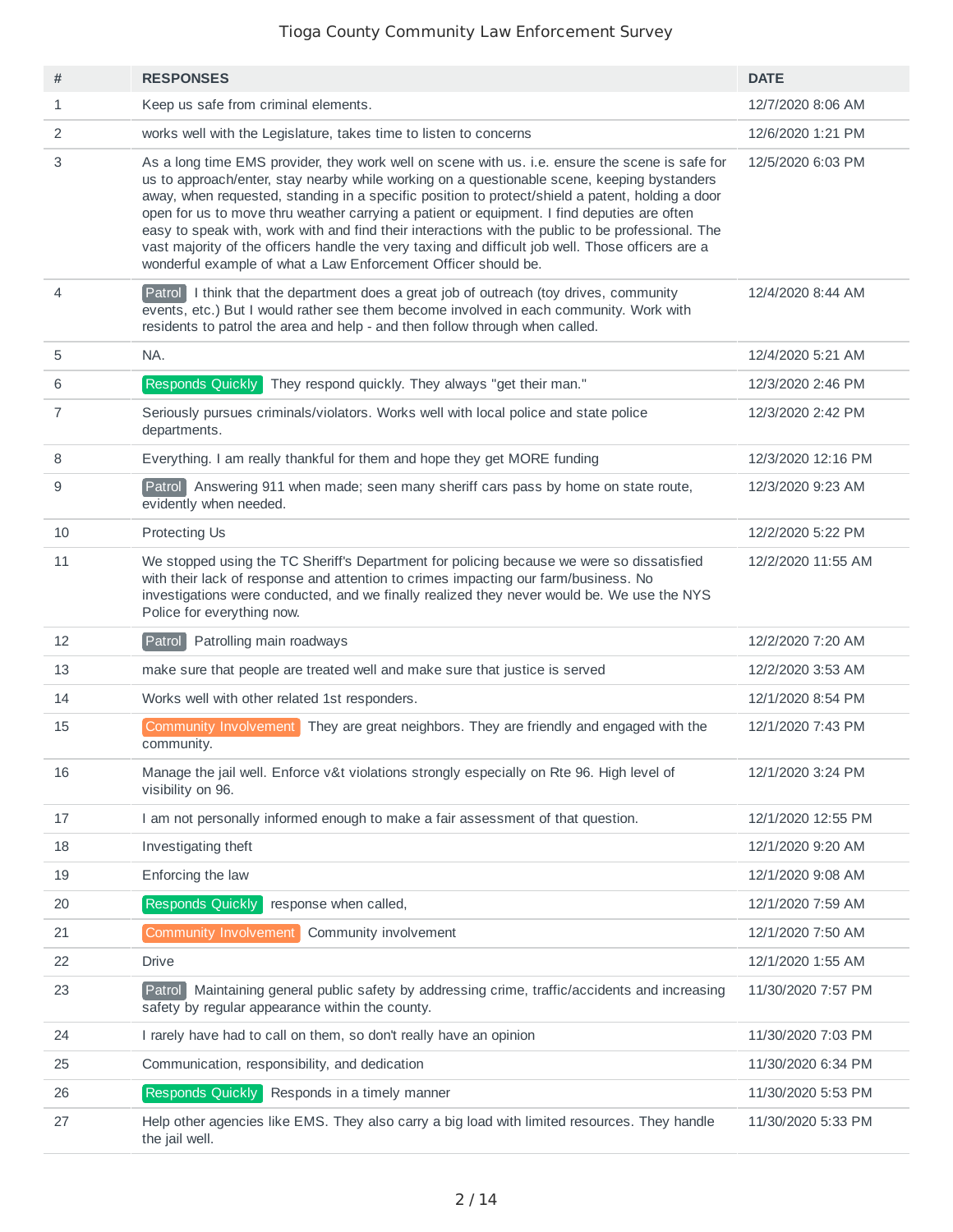| 28 | Don't have enough direct dealings with them.                                                                                                                                                                                                      | 11/30/2020 5:14 PM  |
|----|---------------------------------------------------------------------------------------------------------------------------------------------------------------------------------------------------------------------------------------------------|---------------------|
| 29 | No comment                                                                                                                                                                                                                                        | 11/30/2020 3:59 PM  |
| 30 | I think we need to stop blaming the police for everything. They have the worst job available.<br>The people who bitch about police are usually the problem. Maybe we should educate the<br>public to learn how to deal with police: with respect. | 11/30/2020 3:37 PM  |
| 31 | Everything                                                                                                                                                                                                                                        | 11/30/2020 3:15 PM  |
| 32 | Responds Quickly<br>Respond to 911 calls                                                                                                                                                                                                          | 11/30/2020 2:57 PM  |
| 33 | Patrol<br>Road Patrol, Criminal Investigation, Civil, Dispatch, Corrections                                                                                                                                                                       | 11/30/2020 2:57 PM  |
| 34 | Responds Quickly Quick response times to emergency calls                                                                                                                                                                                          | 11/30/2020 2:43 PM  |
| 35 | The Tioga county sheriffs office is the the definition of a professional and courteous<br>organization. They always get the job done no matter the circumstances!                                                                                 | 11/30/2020 2:34 PM  |
| 36 | Patrol Investigates crime, patrols the community thoroughly with a constant presence in the<br>neighborhood.                                                                                                                                      | 11/30/2020 2:34 PM  |
| 37 | Work quickly and efficiently on the scene of an incident and assisting other first responders<br>when needed                                                                                                                                      | 11/30/2020 2:30 PM  |
| 38 | They are polite to people, while working on scene with them.                                                                                                                                                                                      | 11/30/2020 2:28 PM  |
| 39 | Routine police work seems to be handled well.                                                                                                                                                                                                     | 11/30/2020 2:28 PM  |
| 40 | Community Involvement<br>Interacting with the community and maintaining a professional<br>appearance.                                                                                                                                             | 11/30/2020 2:27 PM  |
| 41 | N/a                                                                                                                                                                                                                                               | 11/30/2020 2:22 PM  |
| 42 | Responds Quickly<br>Respond times are good                                                                                                                                                                                                        | 11/30/2020 12:23 PM |
| 43 | help people in need                                                                                                                                                                                                                               | 11/30/2020 12:16 PM |
| 44 | N/A                                                                                                                                                                                                                                               | 11/30/2020 8:54 AM  |
| 45 | <b>Community Involvement</b><br>Highly visible presence in the community; responsive to the needs<br>of individuals                                                                                                                               | 11/29/2020 9:54 PM  |
| 46 | <b>Community Involvement</b><br>I like that they are visible in my neighborhood.                                                                                                                                                                  | 11/29/2020 4:01 PM  |
| 47 | <b>Community Involvement</b><br>Responds Quickly<br>Engages with the community and provides<br>prompt responses                                                                                                                                   | 11/29/2020 1:25 PM  |
| 48 | Communicate                                                                                                                                                                                                                                       | 11/29/2020 1:07 PM  |
| 49 | Acab                                                                                                                                                                                                                                              | 11/29/2020 1:02 PM  |
| 50 | Protecting our constitutional rights against our asshole of a governer                                                                                                                                                                            | 11/29/2020 12:23 PM |
| 51 | Law enforcement                                                                                                                                                                                                                                   | 11/29/2020 11:49 AM |
| 52 | I don't have an answer for that.                                                                                                                                                                                                                  | 11/29/2020 9:25 AM  |
| 53 | Interactions with the very helpful pistol permit clerk are my only experience with the Sheriff's<br>dept.                                                                                                                                         | 11/28/2020 9:42 PM  |
| 54 | I think they do well in all areas                                                                                                                                                                                                                 | 11/28/2020 9:03 PM  |
| 55 | Community Involvement<br>interaction with community members                                                                                                                                                                                       | 11/28/2020 3:35 PM  |
| 56 | Community Involvement<br>Making their presence known in the community                                                                                                                                                                             | 11/28/2020 9:14 AM  |
| 57 | Responds Quickly Quick response                                                                                                                                                                                                                   | 11/27/2020 11:35 PM |
| 58 | Keeping an eye on things. I see them patrolling all around the county.<br>$P$ atro $\Box$                                                                                                                                                         | 11/27/2020 11:30 PM |
| 59 | Their vehicles are top shelf.                                                                                                                                                                                                                     | 11/27/2020 4:51 PM  |
| 60 | they are great at traffic control and dealing with people who have committed crimes.                                                                                                                                                              | 11/27/2020 3:49 PM  |
|    |                                                                                                                                                                                                                                                   |                     |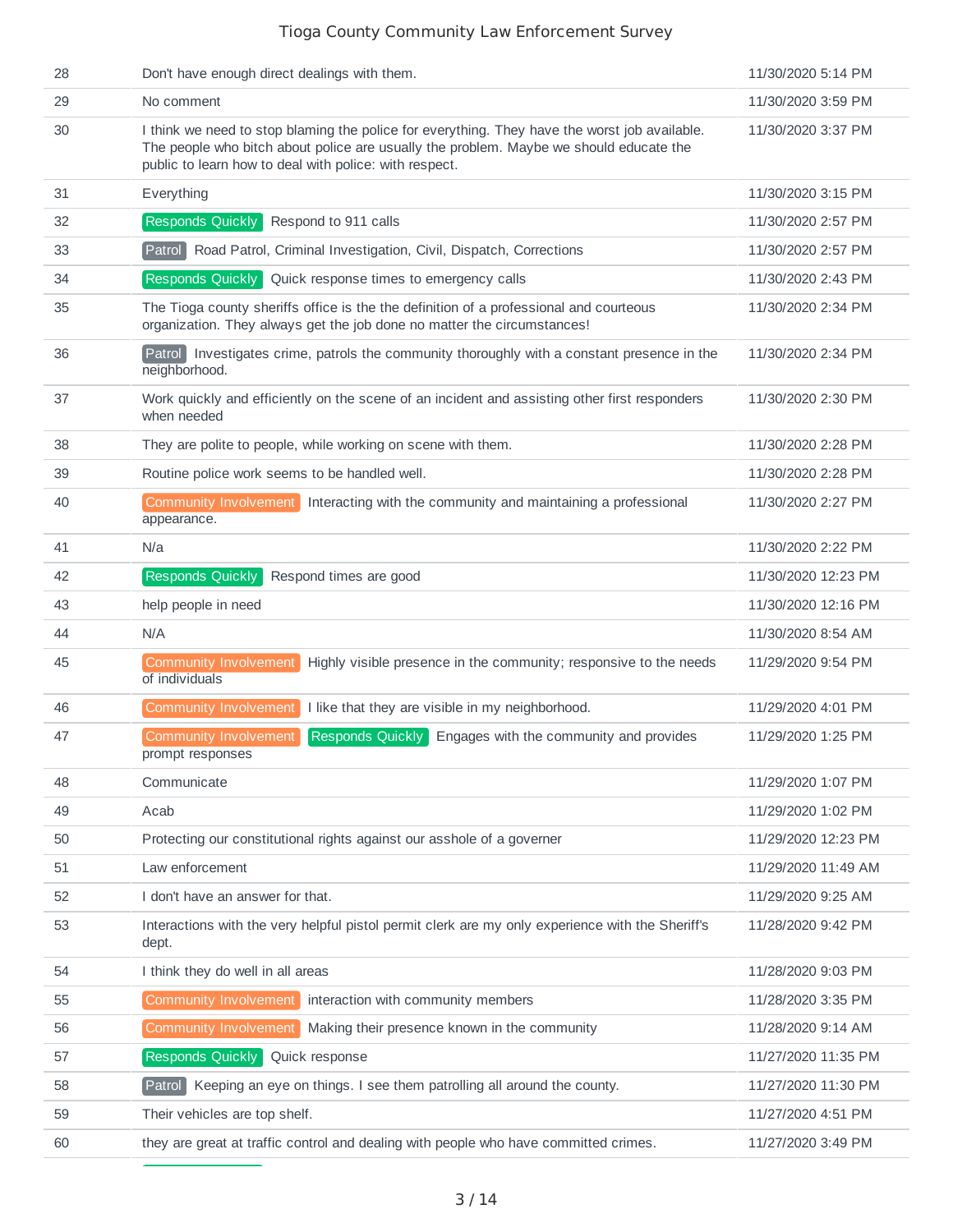| 61 | Responds Quickly Respond when needed and help cover the county and village because the<br>village is short officers                                                                                                                         | 11/27/2020 11:47 AM |
|----|---------------------------------------------------------------------------------------------------------------------------------------------------------------------------------------------------------------------------------------------|---------------------|
| 62 | All things                                                                                                                                                                                                                                  | 11/27/2020 10:54 AM |
| 63 | A lot of the deputies along with the Sheriff himself are able to interact very well with the public<br>and keep them informed on various situations.                                                                                        | 11/27/2020 8:28 AM  |
| 64 | Interacting with Drug and emotional issues. As an EMT I see this first hand as an outsider (not<br>family/friend of Patient). They make scene safe and then let us do our jobs. Better than some<br>of the State Police I have worked with. | 11/27/2020 8:09 AM  |
| 65 | They are professional and keep their composure when dealing with the public.                                                                                                                                                                | 11/27/2020 12:40 AM |
| 66 | They are professional and shown up in a timely manner.                                                                                                                                                                                      | 11/26/2020 6:32 PM  |
| 67 | Keeping the people of Tioga County safe from crime.                                                                                                                                                                                         | 11/26/2020 4:07 PM  |
| 68 | Responds Quickly<br>Patrol and incidence response.<br>Patrol                                                                                                                                                                                | 11/26/2020 11:43 AM |
| 69 | I haven't had a lot of communication with the Tioga County Sheriff. I feel that from what I have<br>seen they are great at communication.                                                                                                   | 11/26/2020 10:30 AM |
| 70 | Write tickets, seems like traffic stops are all they do.                                                                                                                                                                                    | 11/26/2020 9:13 AM  |
| 71 | Everything                                                                                                                                                                                                                                  | 11/26/2020 8:04 AM  |
| 72 | Everything                                                                                                                                                                                                                                  | 11/26/2020 5:30 AM  |
| 73 | The Tioga County Sheriff's Office responds to calls promptly. The<br><b>Responds Quickly</b><br>deputies are understanding, hardworking, and dedicated.                                                                                     | 11/26/2020 3:35 AM  |
| 74 | The Tioga County Sheriff's Department does a really good job with matching appropriate<br>responses to events, instead of just always resorting to the use of force.                                                                        | 11/25/2020 11:52 PM |
| 75 | Responding                                                                                                                                                                                                                                  | 11/25/2020 11:46 PM |
| 76 | I am a past member of the Campville Fire Department. I think we have has excellent<br>cooperation when even the sheriff's people were called in.                                                                                            | 11/25/2020 8:45 PM  |
| 77 | Responds Quickly Response time seems great. Drug enforcement seems great. I dont know<br>enough about the department to say. I wish they would make more public their<br>acccomplishments                                                   | 11/25/2020 7:27 PM  |
| 78 | Community Involvement<br>Involving themselves with their community and learning more about<br>their residents.                                                                                                                              | 11/25/2020 7:22 PM  |
| 79 | Jail management; process serving; emergency dispatch (could use more complete<br>Patrol<br>CAD); inter law agency cooperation; road patrol                                                                                                  | 11/25/2020 6:40 PM  |
| 80 | Responds Quickly<br>Response time                                                                                                                                                                                                           | 11/25/2020 5:43 PM  |
| 81 | Community Involvement<br>Community communication respect                                                                                                                                                                                    | 11/25/2020 5:07 PM  |
| 82 | Fight crime and protect citizens                                                                                                                                                                                                            | 11/25/2020 4:55 PM  |
| 83 | They respond to their calls in a timely manner and handle them well.                                                                                                                                                                        | 11/25/2020 4:27 PM  |
| 84 | As EMS personnel I think they do well at protecting us during violent situations.                                                                                                                                                           | 11/25/2020 3:14 PM  |
| 85 | Hide their vehicles.                                                                                                                                                                                                                        | 11/25/2020 3:00 PM  |
| 86 | Stand up for our constitutional rights                                                                                                                                                                                                      | 11/25/2020 2:51 PM  |
| 87 | Policing                                                                                                                                                                                                                                    | 11/25/2020 2:51 PM  |
| 88 | Responds fast to calls                                                                                                                                                                                                                      | 11/25/2020 2:43 PM  |
| 89 | Respond                                                                                                                                                                                                                                     | 11/25/2020 2:39 PM  |
| 90 | A lot of the deputies along with the Sheriff himself are able to interact very well with the public<br>and keep them informed on various situations.                                                                                        | 11/25/2020 2:31 PM  |
| 91 | Helping it's community                                                                                                                                                                                                                      | 11/25/2020 1:34 PM  |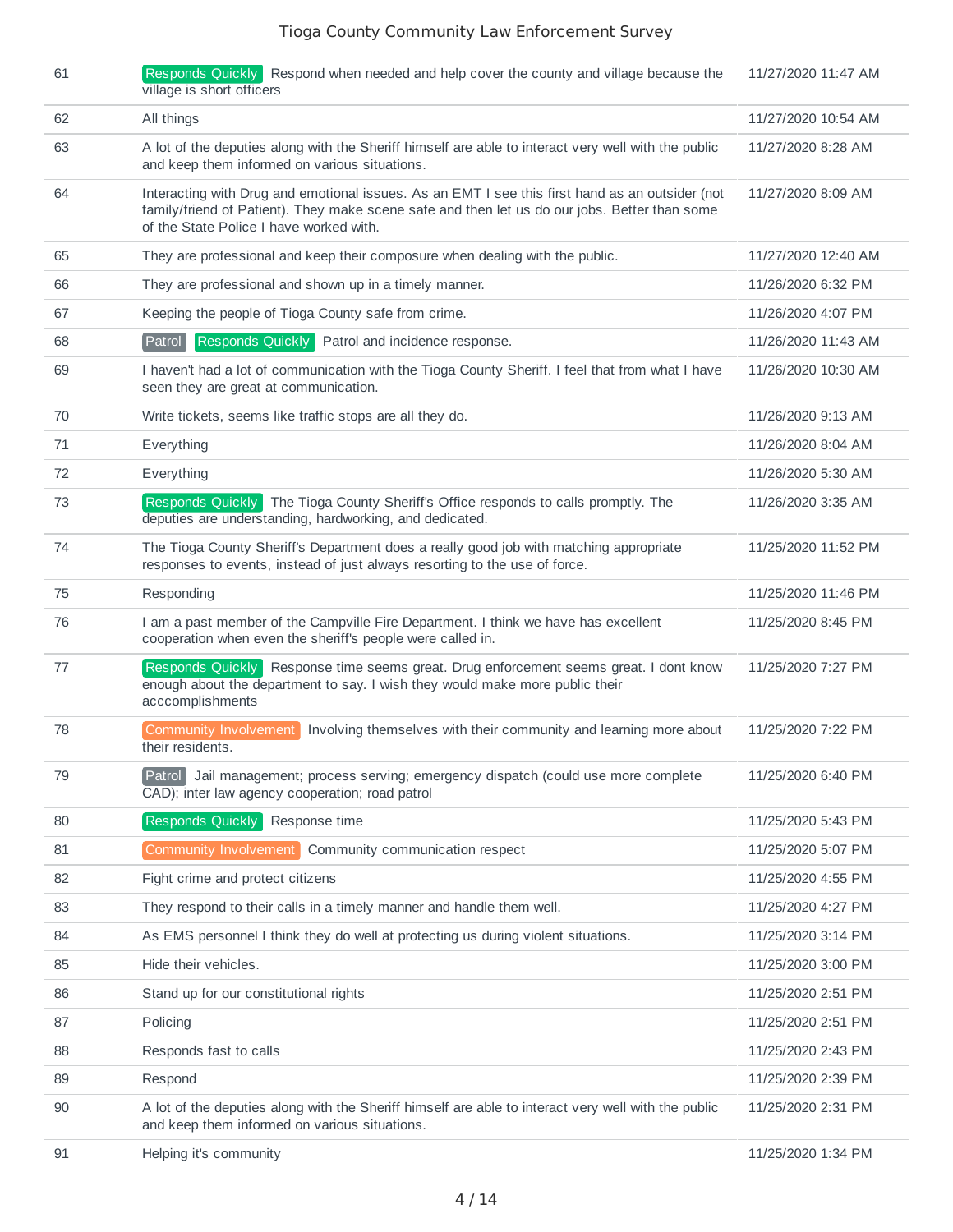| 92  | good in public relations                                                                                                                                                                                                                                                                          | 11/25/2020 12:50 PM |
|-----|---------------------------------------------------------------------------------------------------------------------------------------------------------------------------------------------------------------------------------------------------------------------------------------------------|---------------------|
| 93  | I run hand and and with the Tioga County Sherriff's dept. being not only a firefighter but a<br>(soon to certify) EMT as well. I wouldn't call anyone else to a scene. They are great people<br>and they know their job.                                                                          | 11/25/2020 12:46 PM |
| 94  | Not sure as I'm lucky to have not needed their help.                                                                                                                                                                                                                                              | 11/25/2020 12:33 PM |
| 95  | Community Involvement<br>Stays involved and connected with their community.                                                                                                                                                                                                                       | 11/25/2020 12:27 PM |
| 96  | Community Involvement They want to work with community members to resolve issues<br>peacefully. Their officers often perform acts of community service while in and off duty.                                                                                                                     | 11/25/2020 12:24 PM |
| 97  | I see lots of deputies out on patrol at various times of the day.<br>Parto                                                                                                                                                                                                                        | 11/25/2020 12:24 PM |
| 98  | Responding                                                                                                                                                                                                                                                                                        | 11/25/2020 12:05 PM |
| 99  | overall they do their job well. That is vague because the job has many aspects of law<br>Enforcement and Non Law Enforcement parts to it.                                                                                                                                                         | 11/25/2020 11:46 AM |
| 100 | na                                                                                                                                                                                                                                                                                                | 11/25/2020 11:14 AM |
| 101 | Very pleased with the Department in every phase                                                                                                                                                                                                                                                   | 11/25/2020 10:59 AM |
| 102 | It is my experience that they have always responded in a timely fashion                                                                                                                                                                                                                           | 11/25/2020 10:56 AM |
| 103 | Returns calls promptly, tries to keep things quiet gives sound advice.                                                                                                                                                                                                                            | 11/25/2020 9:53 AM  |
| 104 | Responds Quickly response time is good                                                                                                                                                                                                                                                            | 11/25/2020 9:42 AM  |
| 105 | <b>Community Involvement</b><br>Traffic enforcement, criminal investigation, pistol licences and<br>community involvement                                                                                                                                                                         | 11/25/2020 9:22 AM  |
| 106 | Unsure, I have no contact                                                                                                                                                                                                                                                                         | 11/25/2020 7:58 AM  |
| 107 | responding when needed                                                                                                                                                                                                                                                                            | 11/25/2020 7:27 AM  |
| 108 | They are excellent with domestic disputes and are always kind, compassionate and<br>empathetic in those situations.                                                                                                                                                                               | 11/25/2020 6:20 AM  |
| 109 | I think the only things they handle decently are traffic stops and issuing tickets.                                                                                                                                                                                                               | 11/25/2020 5:26 AM  |
| 110 | Keeping its residents safe and enforcing laws. Keep up the good work!                                                                                                                                                                                                                             | 11/25/2020 3:33 AM  |
| 111 | Responds to emergencies in a reasonable amount of time.                                                                                                                                                                                                                                           | 11/25/2020 3:32 AM  |
| 112 | Community Involvement Being proactive rather than reactive to situations that come up.<br>Being involved in community outreach and activities Being a presence, as much as possible,<br>to deter crime                                                                                            | 11/25/2020 12:06 AM |
| 113 | Protecting and respecting the residents of Tioga County                                                                                                                                                                                                                                           | 11/24/2020 10:11 PM |
| 114 | Criminal investigations                                                                                                                                                                                                                                                                           | 11/24/2020 9:53 PM  |
| 115 | Very little. There is bigotry and racism in the department. And they damn well know it.                                                                                                                                                                                                           | 11/24/2020 9:25 PM  |
| 116 | Stopping illegal drugs flowing from other areas though Tioga County to little seattle Ithaca.                                                                                                                                                                                                     | 11/24/2020 9:03 PM  |
| 117 | come to aid as fast as they can and are willing to help in any way they can and are good at<br>their jobs                                                                                                                                                                                         | 11/24/2020 8:37 PM  |
| 118 | Responding                                                                                                                                                                                                                                                                                        | 11/24/2020 8:33 PM  |
| 119 | Respond to crime events                                                                                                                                                                                                                                                                           | 11/24/2020 8:32 PM  |
| 120 | I haven't seen any issues concerning the department being overzealous in handing out<br>speeding tickets.                                                                                                                                                                                         | 11/24/2020 8:22 PM  |
| 121 | Everything. No issues                                                                                                                                                                                                                                                                             | 11/24/2020 8:14 PM  |
| 122 | This is a good questioner, but unless you have dealings with the police you don't really don't<br>have any dealings with them. We rarely see Tioga county sheriffs, but state police more.<br>Doesn't mean 1 is better than another. But I think the police are out there trying to do their job. | 11/24/2020 8:13 PM  |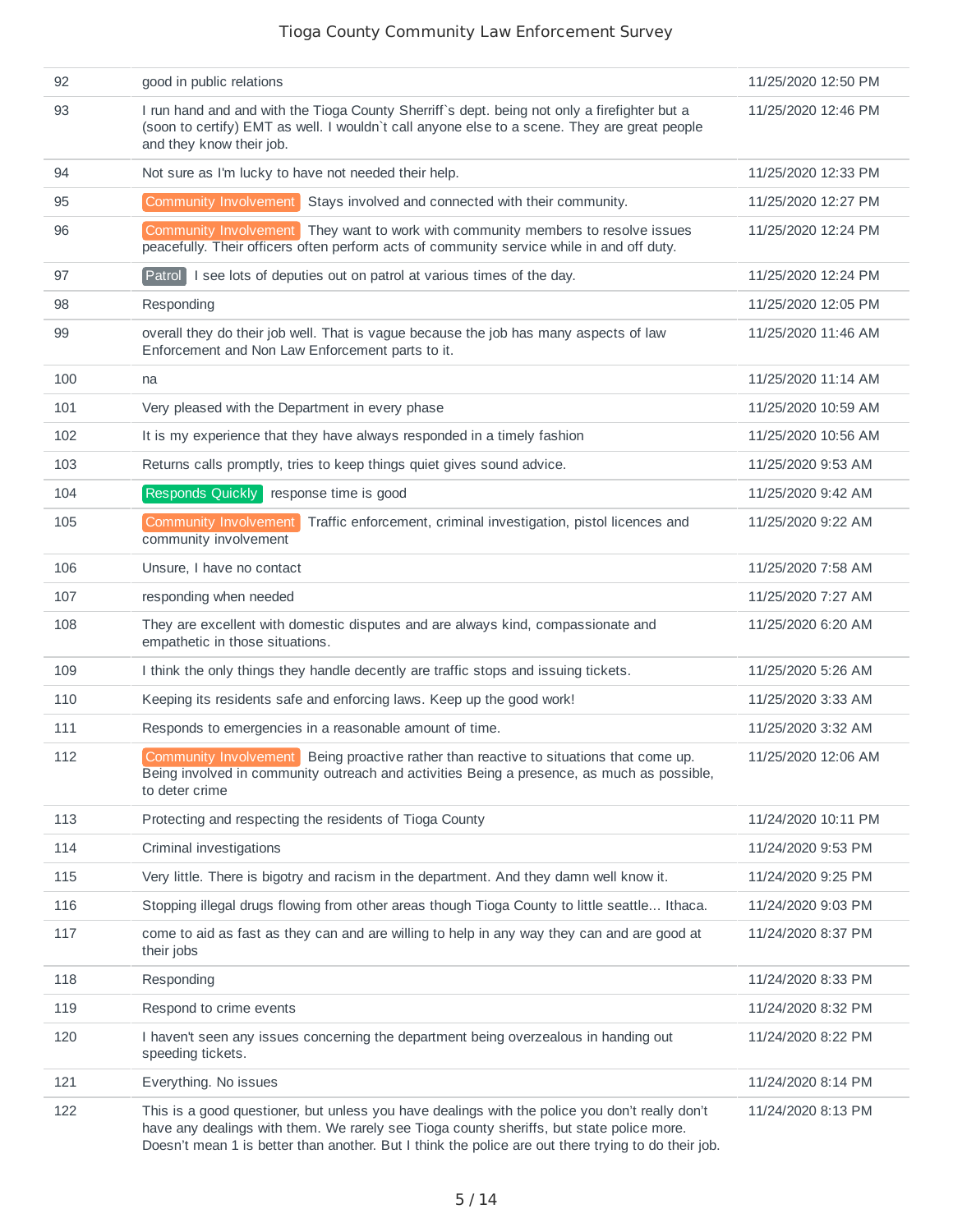Like ever work force out there you have good and bad. All police should be treating all people regardless of race, religion, sex equally. They are out there to help. Not to intimidate. People are nervous when pulled over, no need to make it worse. Don't make up a lie just because it's a younger adult you pulled over and you think they had to have done something wrong. Don't blame them for accidents just because they are young, black, etc. use your power for good. Save your anger for the real criminals. Everyone needs education on how to deal with different personalities, people, situations etc. in my work within the OPWDD system education was on going. We were always having training on how to deal with these individuals because each and everyone of us is different. And unless you have continuing education in these areas. You really don't know how to respond to them. Again we wish we could provide better answers but we really don't deal with the police to often.

| 123 | All aspects of law enforcement and treating people with respect                                                                                                                                                                                                                                                                 | 11/24/2020 8:09 PM |
|-----|---------------------------------------------------------------------------------------------------------------------------------------------------------------------------------------------------------------------------------------------------------------------------------------------------------------------------------|--------------------|
| 124 | Respond to traffic accidents and difficult emergencies.                                                                                                                                                                                                                                                                         | 11/24/2020 8:04 PM |
| 125 | They are a fair and just sherriffs office                                                                                                                                                                                                                                                                                       | 11/24/2020 7:37 PM |
| 126 | Community Involvement I see them involved with the community especially at high school<br>events                                                                                                                                                                                                                                | 11/24/2020 7:36 PM |
| 127 | Handle calls well.                                                                                                                                                                                                                                                                                                              | 11/24/2020 7:30 PM |
| 128 | Collects a paycheck from the tax payers                                                                                                                                                                                                                                                                                         | 11/24/2020 7:22 PM |
| 129 | They seem to piss off those who break the law by doing the job they are hired to do. As<br>someone that has not dealt with them by breaking the law, I have found they are for the most<br>part just normal men and women hire to do a thankless job. Some might have a bad day but<br>for the most are very respectful people. | 11/24/2020 7:13 PM |
| 130 | Protects the Community in a fair way                                                                                                                                                                                                                                                                                            | 11/24/2020 7:13 PM |
| 131 | Defending constitutional freedoms.                                                                                                                                                                                                                                                                                              | 11/24/2020 6:44 PM |
| 132 | Since I am not a criminal I hope it is apprehension of criminals.                                                                                                                                                                                                                                                               | 11/24/2020 6:33 PM |
| 133 | Many things- they have lots of responsibilities                                                                                                                                                                                                                                                                                 | 11/24/2020 6:31 PM |
| 134 | Patrol Road patrol.                                                                                                                                                                                                                                                                                                             | 11/24/2020 6:26 PM |
| 135 | Responsibility                                                                                                                                                                                                                                                                                                                  | 11/24/2020 6:18 PM |
| 136 | Keeping the community safe                                                                                                                                                                                                                                                                                                      | 11/24/2020 6:15 PM |
| 137 | everything                                                                                                                                                                                                                                                                                                                      | 11/24/2020 6:11 PM |
| 138 | policing, investigation, responding to 911                                                                                                                                                                                                                                                                                      | 11/24/2020 6:00 PM |
| 139 | Community policing                                                                                                                                                                                                                                                                                                              | 11/24/2020 5:50 PM |
| 140 | They are very present in our county                                                                                                                                                                                                                                                                                             | 11/24/2020 5:21 PM |
| 141 | Good communication, friendly and honest.                                                                                                                                                                                                                                                                                        | 11/24/2020 4:25 PM |
| 142 | Community Involvement<br>Community presence, safety instructions                                                                                                                                                                                                                                                                | 11/24/2020 4:19 PM |
| 143 | Community Involvement<br>Interacts with community groups well                                                                                                                                                                                                                                                                   | 11/24/2020 4:19 PM |
| 144 | Treats citizens equally!                                                                                                                                                                                                                                                                                                        | 11/24/2020 4:18 PM |
| 145 | Drive cars. Sit in cars.                                                                                                                                                                                                                                                                                                        | 11/24/2020 4:10 PM |
| 146 | The dispatch works well, some officers are great and some officers are very average.                                                                                                                                                                                                                                            | 11/24/2020 4:07 PM |
| 147 | I can count on them They will come if I call for assistance.                                                                                                                                                                                                                                                                    | 11/24/2020 3:50 PM |
| 148 | Fighting crime                                                                                                                                                                                                                                                                                                                  | 11/24/2020 3:48 PM |
| 149 | They respond to the dispatch when called.                                                                                                                                                                                                                                                                                       | 11/24/2020 3:32 PM |
| 150 | everything                                                                                                                                                                                                                                                                                                                      | 11/24/2020 3:16 PM |
| 151 | Community Involvement<br>Responding to and investigating crime. Being seen and involved                                                                                                                                                                                                                                         | 11/24/2020 3:12 PM |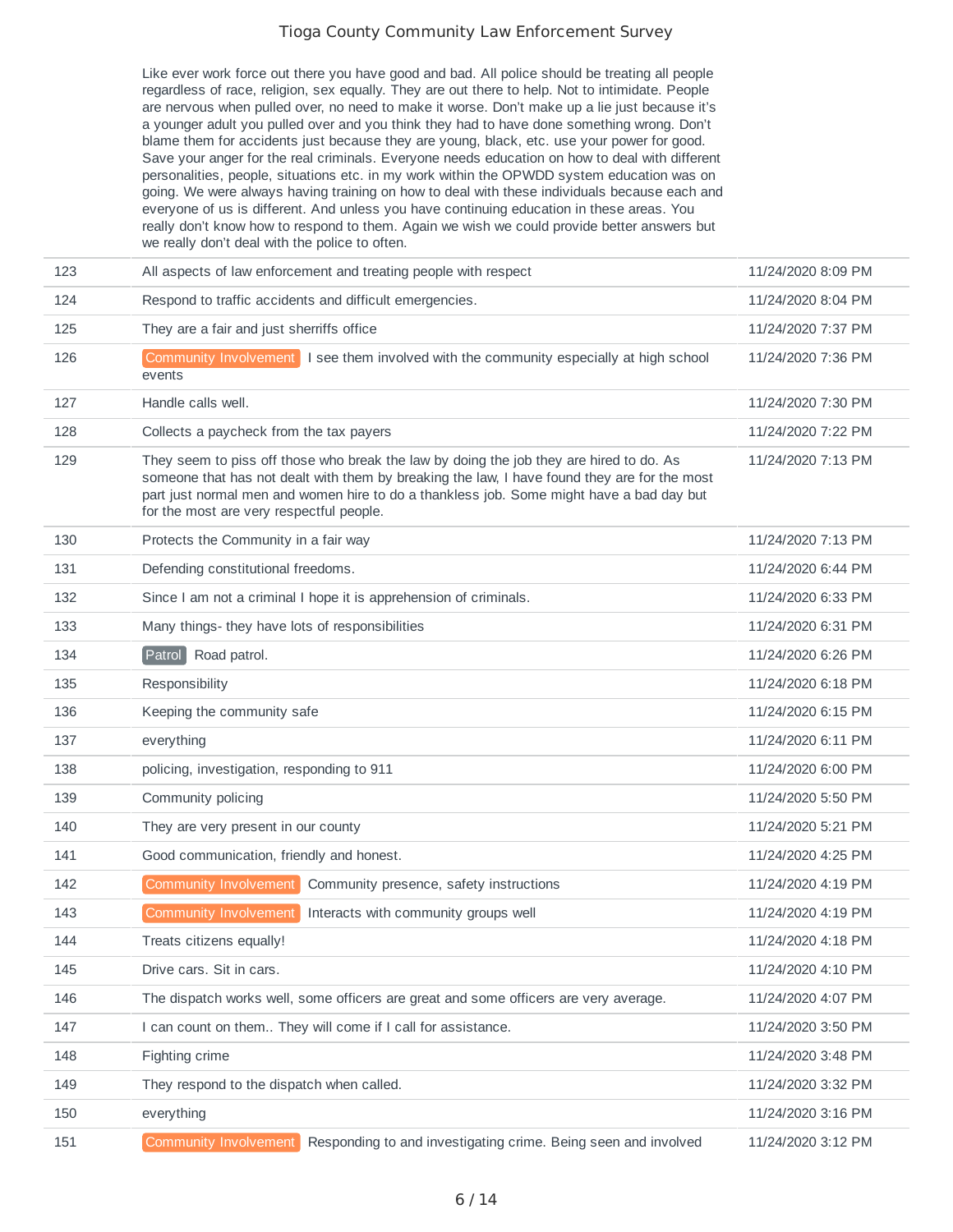|     | with the local community.                                                                                                                                                             |                     |
|-----|---------------------------------------------------------------------------------------------------------------------------------------------------------------------------------------|---------------------|
| 152 | They do everything well and treat everyone well even the repeat callers                                                                                                               | 11/24/2020 3:09 PM  |
| 153 | Patrol<br>Responds Quickly They patrol needed areas when requested. They're great at<br>responding times and have always been helpful when needed                                     | 11/24/2020 3:01 PM  |
| 154 | Responds to 911 calls                                                                                                                                                                 | 11/24/2020 2:56 PM  |
| 155 | <b>Responds Quickly</b><br>Quick response time for emergencies.                                                                                                                       | 11/24/2020 2:47 PM  |
| 156 | gives out traffic/motor vehicle tickets                                                                                                                                               | 11/24/2020 2:36 PM  |
| 157 | Responds to pertinent emergency situations like accidents and crime                                                                                                                   | 11/24/2020 2:33 PM  |
| 158 | Keep us safe and feeling safe                                                                                                                                                         | 11/24/2020 2:26 PM  |
| 159 | Responds well to emergency situations. Accidents, floods                                                                                                                              | 11/24/2020 2:00 PM  |
| 160 | They seem to be very concerned for people's safety and do the best they can to protect our<br>residents without intruding on their privacy.                                           | 11/24/2020 1:39 PM  |
| 161 | I feel safe in my community                                                                                                                                                           | 11/24/2020 1:31 PM  |
| 162 | Everything! Our Crime rate in Campville NY is incredibly low                                                                                                                          | 11/24/2020 1:25 PM  |
| 163 | Everything.                                                                                                                                                                           | 11/24/2020 12:58 PM |
| 164 | They do the best they can with the resources they have                                                                                                                                | 11/24/2020 12:56 PM |
| 165 | Responds Quickly Proactive policing. Visible in the neighborhoods. Fast response times.<br>Professional services                                                                      | 11/24/2020 12:39 PM |
| 166 | They have a presence. Unfortunately with the no bail ruling, their hands are tied, making their<br>job more difficultbut they do well under the circumstances.                        | 11/24/2020 12:37 PM |
| 167 | I don't have any direct experience with officers or the department.                                                                                                                   | 11/24/2020 12:36 PM |
| 168 | None                                                                                                                                                                                  | 11/24/2020 12:29 PM |
| 169 | They do good work where they can. There are some occasions w here medical workers or<br>mental health workers should also go or be called                                             | 11/24/2020 12:23 PM |
| 170 | Nothing. I have witnessed their racism time and time again. I have called them and got no help<br>when needed. They are not trained and most are just backwoods, racist bullies.      | 11/24/2020 12:21 PM |
| 171 | In my experience, they show up, they are calm and polite and professional, and they are ready<br>to handle what happens. That's what I want from my local police.                     | 11/24/2020 12:18 PM |
| 172 | Nothing. Have personally witnessed racial profiling, lack of respect for person filing a<br>complaint, and general attitude of be superior to the citizens the should be working for. | 11/24/2020 12:18 PM |
| 173 | Relate to surrounding communities and their concerns                                                                                                                                  | 11/24/2020 12:17 PM |
| 174 | Must be adequate jailers. I never see a a deputy patrolling anywhere. I do see the NYS police<br>patrolling quite often, even in rural areas.                                         | 11/24/2020 12:16 PM |
| 175 | N/A                                                                                                                                                                                   | 11/24/2020 12:15 PM |
| 176 | Provide basic services. I have not had enough dealings with the dept to offer more insight                                                                                            | 11/24/2020 12:14 PM |
| 177 | Not aware of anything they do well.                                                                                                                                                   | 11/24/2020 12:05 PM |
| 178 | They answer their calls promptly. Luckily I haven't had to use their services in a long time.                                                                                         | 11/24/2020 12:04 PM |
| 179 | Getting a paycheck.                                                                                                                                                                   | 11/24/2020 12:02 PM |
| 180 | Interaction with community at events<br>Community Involvement                                                                                                                         | 11/24/2020 11:41 AM |
| 181 | Responds Quickly<br>They respond quickly                                                                                                                                              | 11/24/2020 11:38 AM |
| 182 | Protecting our community.                                                                                                                                                             | 11/24/2020 11:24 AM |
| 183 | Responds Quickly<br>911 Dispatching, quick response to calls                                                                                                                          | 11/24/2020 11:20 AM |
|     |                                                                                                                                                                                       |                     |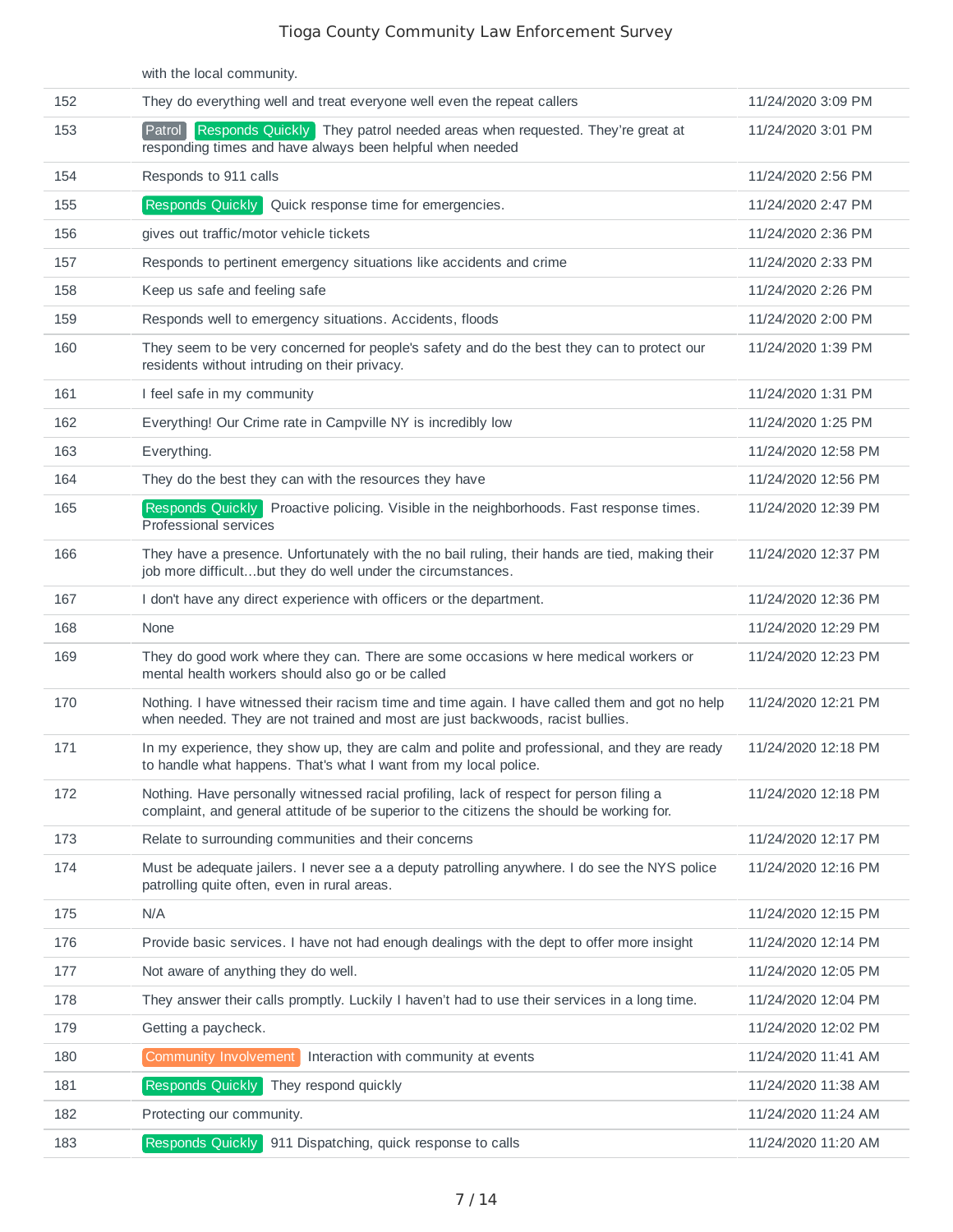| 184 | Being a police dept. Follow all the protocols, are fair.                                                                                                                                                                                                                                                             | 11/24/2020 11:20 AM |
|-----|----------------------------------------------------------------------------------------------------------------------------------------------------------------------------------------------------------------------------------------------------------------------------------------------------------------------|---------------------|
| 185 | Patrol I have not had much interaction with the Sheriff's Dept. but they seem to patrol the<br>southern end of the County well.                                                                                                                                                                                      | 11/24/2020 11:19 AM |
| 186 | I am not in the habit of calling the police and I have only made one call to the Tioga County<br>police for help in a harassment issue. They handled the complaint in a fair and timely manner<br>which resulted in the end of the direct and unwarranted harassment against me. I was satisfied<br>with the outcome | 11/24/2020 11:18 AM |
| 187 | Responds Quickly   I believe that the Tioga County Sheriff's Department and its dispatchers<br>do a great job of quickly responding to a call when the public is in need.                                                                                                                                            | 11/24/2020 11:15 AM |
| 188 | Community Involvement<br>Being visible in community. Responding to community when need is<br>identified.                                                                                                                                                                                                             | 11/24/2020 11:11 AM |
| 189 | I have never had contact with the sheriff's department to have an opinion                                                                                                                                                                                                                                            | 11/24/2020 11:11 AM |
| 190 | Disproportionately arrests people of color                                                                                                                                                                                                                                                                           | 11/24/2020 11:06 AM |
| 191 | -Enforces the law for the small county of 50,000 people that it is.                                                                                                                                                                                                                                                  | 11/24/2020 11:03 AM |
| 192 | Public outreach. PR                                                                                                                                                                                                                                                                                                  | 11/24/2020 10:52 AM |
| 193 | Loitering                                                                                                                                                                                                                                                                                                            | 11/24/2020 10:51 AM |
| 194 | A significant presence among the rural roads of Tioga County and school zones.                                                                                                                                                                                                                                       | 11/24/2020 10:41 AM |
| 195 | They are fair                                                                                                                                                                                                                                                                                                        | 11/24/2020 10:37 AM |
| 196 | I believe the sheriffs department does a wonderful job. They are necessary and I DO NOT<br>AGREE WITH CHANGING ANYTHING                                                                                                                                                                                              | 11/24/2020 10:25 AM |
| 197 | You may not like it but they are operating within the system established over 100s of years. If<br>you don't want crimes enforced then eliminate them from the books. It's about time to end the<br>war on drugs.                                                                                                    | 11/24/2020 10:24 AM |
| 198 | I belive that they are always available to discuss any issues and are very respectful                                                                                                                                                                                                                                | 11/24/2020 10:19 AM |
| 199 | Keeps us safe                                                                                                                                                                                                                                                                                                        | 11/24/2020 10:16 AM |
| 200 | Drug takeback days. 911 Dispatch. Diversity.                                                                                                                                                                                                                                                                         | 11/24/2020 10:04 AM |
| 201 | Back up for the Village police countywide.                                                                                                                                                                                                                                                                           | 11/24/2020 9:58 AM  |
| 202 | Drug enforcement and illegal drug manufacturing Public Safety                                                                                                                                                                                                                                                        | 11/24/2020 9:58 AM  |
| 203 | Everything                                                                                                                                                                                                                                                                                                           | 11/24/2020 9:39 AM  |
| 204 | They are visible. I see them around often.                                                                                                                                                                                                                                                                           | 11/24/2020 9:37 AM  |
| 205 | Stuff                                                                                                                                                                                                                                                                                                                | 11/24/2020 9:26 AM  |
| 206 | Excellent response rate, Very thorough in reporting and also respectful to<br><b>Responds Ouickly</b><br>everyone.                                                                                                                                                                                                   | 11/24/2020 9:23 AM  |
| 207 | Patrol They are out there patrolling our highways and rural areas. I believe that their visibility<br>alone helps to keep the county safe. Any exposure that I've had with a deputy or anyone in the<br>department has left me with a positive impression.                                                           | 11/24/2020 9:16 AM  |
| 208 | All funding for the sheriff's dept should be increased each year.                                                                                                                                                                                                                                                    | 11/24/2020 9:14 AM  |
| 209 | I haven't had to call the Sheriff's office but I have never heard any negative comments about<br>their work or any officers                                                                                                                                                                                          | 11/24/2020 9:06 AM  |
| 210 | MVA Investigation, Drug Interception                                                                                                                                                                                                                                                                                 | 11/24/2020 9:06 AM  |
| 211 | I love their visibility                                                                                                                                                                                                                                                                                              | 11/24/2020 8:53 AM  |
| 212 | Respectful and professional in interactions                                                                                                                                                                                                                                                                          | 11/24/2020 8:44 AM  |
| 213 | I think there is a sense of community among TC dept.                                                                                                                                                                                                                                                                 | 11/24/2020 8:29 AM  |
| 214 | Everything                                                                                                                                                                                                                                                                                                           | 11/24/2020 8:20 AM  |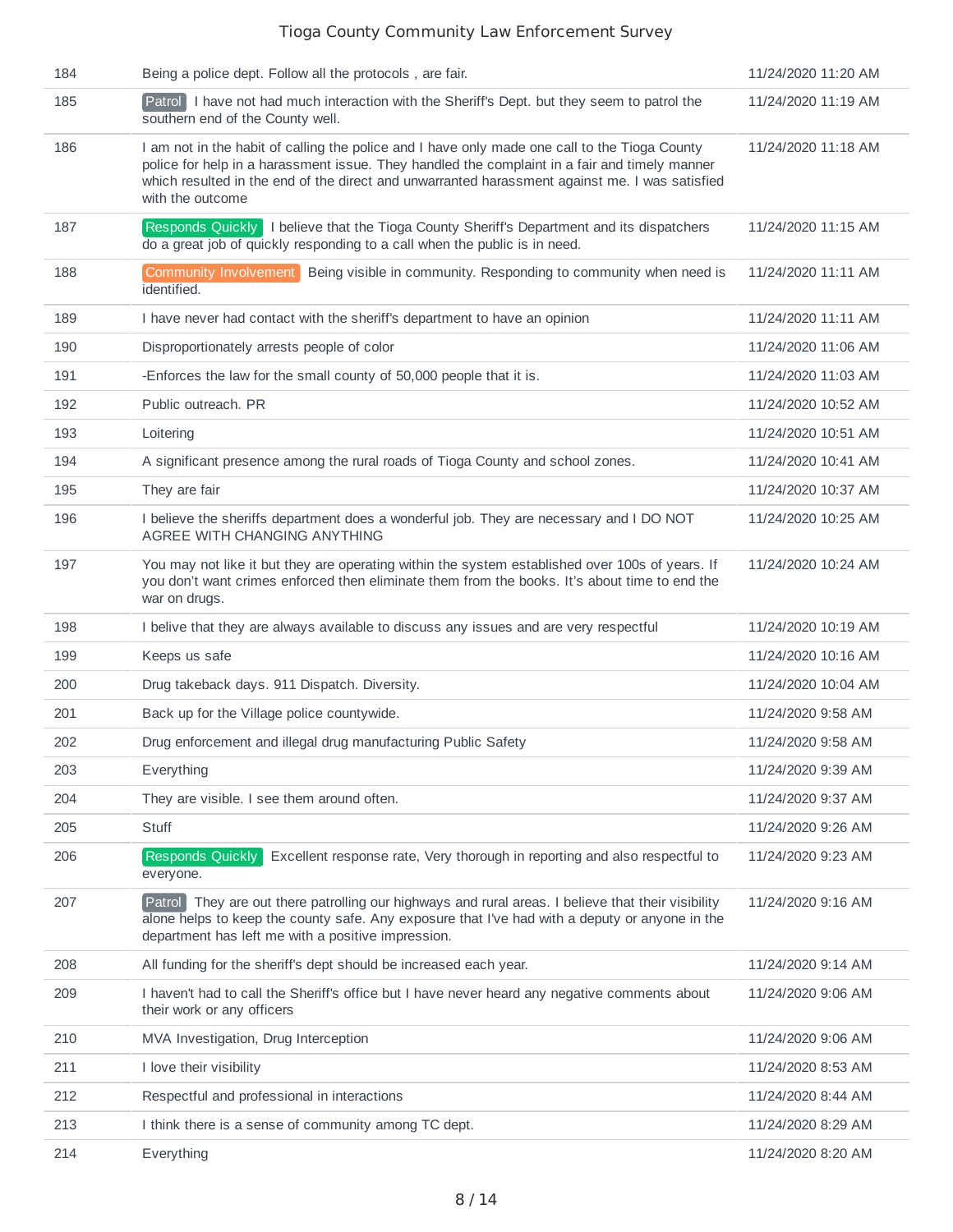| 215 | Keeping the public safe                                                                                                                                                                                         | 11/24/2020 8:19 AM  |
|-----|-----------------------------------------------------------------------------------------------------------------------------------------------------------------------------------------------------------------|---------------------|
| 216 | It feels like the crime rate in Tioga County is lower than it could be. I think the Sheriff's office<br>gets some credit for that.                                                                              | 11/24/2020 8:13 AM  |
| 217 | everything                                                                                                                                                                                                      | 11/24/2020 8:01 AM  |
| 218 | Work their butt off mainly due to lack of respect, especially from young people.                                                                                                                                | 11/24/2020 7:55 AM  |
| 219 | everything                                                                                                                                                                                                      | 11/24/2020 7:49 AM  |
| 220 | Absolutely nothing they need to be trained better and communicate better                                                                                                                                        | 11/24/2020 7:44 AM  |
| 221 | Keep us safe                                                                                                                                                                                                    | 11/24/2020 7:44 AM  |
| 222 | Community Involvement they are very good at being part of the community.                                                                                                                                        | 11/24/2020 7:38 AM  |
| 223 | I cannot answer because I never see them patrol.                                                                                                                                                                | 11/24/2020 7:30 AM  |
| 224 |                                                                                                                                                                                                                 | 11/24/2020 7:15 AM  |
| 225 | Getting rid of the scumbag drug dealers/addicts that riddle the county. Hopefully getting and<br>keeping the guns of the streets because of all the lowlifes that move in to Tioga County trying<br>to ruin it. | 11/24/2020 6:51 AM  |
| 226 | Not sure what to write. I think they can be biased. Some of them have the good old boy<br>attitudes. And their position goes to their heads.                                                                    | 11/24/2020 6:25 AM  |
| 227 | Responds Quickly response time is quick.                                                                                                                                                                        | 11/24/2020 6:24 AM  |
| 228 | Cover Tioga county                                                                                                                                                                                              | 11/24/2020 5:13 AM  |
| 229 | Be fair and reasonable with people                                                                                                                                                                              | 11/24/2020 3:12 AM  |
| 230 | Responds Quickly   I think that they are a very well trained, responsive, and well meaning<br>group of people who want to help the community.                                                                   | 11/24/2020 12:47 AM |
| 231 | Most everything. I won't say there aren't officers that are on a power trip but, I would not hold<br>that against the entire department.                                                                        | 11/24/2020 12:21 AM |
| 232 | They do their jobs extremely well compared to other depts I've had experience with.                                                                                                                             | 11/24/2020 12:16 AM |
| 233 | $\tilde{?}$                                                                                                                                                                                                     | 11/23/2020 11:38 PM |
| 234 | I would say we need more law enforcement. And I would say because I don't cause issues I<br>have had pretty much zero interaction with them. That's what o would hope most people would<br>strive for here.     | 11/23/2020 11:37 PM |
| 235 | Law Enforcement                                                                                                                                                                                                 | 11/23/2020 11:19 PM |
| 236 | Community Involvement<br>I think they are engaged with the community that they serve.                                                                                                                           | 11/23/2020 11:18 PM |
| 237 | <b>Traffic Enforcement</b>                                                                                                                                                                                      | 11/23/2020 11:18 PM |
| 238 | Not sure - very limited interaction with the TC Sheriff's Office.                                                                                                                                               | 11/23/2020 11:17 PM |
| 239 | Good police work and respectful to all they encounter.                                                                                                                                                          | 11/23/2020 11:15 PM |
| 240 | They respond in a timely manner during a true emergency.                                                                                                                                                        | 11/23/2020 10:57 PM |
| 241 | Community Involvement<br><b>Community Engagement</b>                                                                                                                                                            | 11/23/2020 10:38 PM |
| 242 | Everything                                                                                                                                                                                                      | 11/23/2020 10:18 PM |
| 243 | Providing law enforcement functions with a limited budget and resources.                                                                                                                                        | 11/23/2020 9:43 PM  |
| 244 | Patrol Patrolling the county. Responding to peoples needs                                                                                                                                                       | 11/23/2020 9:35 PM  |
| 245 | They are very professional & do there job very well                                                                                                                                                             | 11/23/2020 9:34 PM  |
| 246 | As I've selected I've never had to deal directly with the TCSD but they always seem friendly<br>when we see them about.                                                                                         | 11/23/2020 9:16 PM  |
| 247 | I believe they are a well rounded agency                                                                                                                                                                        | 11/23/2020 8:50 PM  |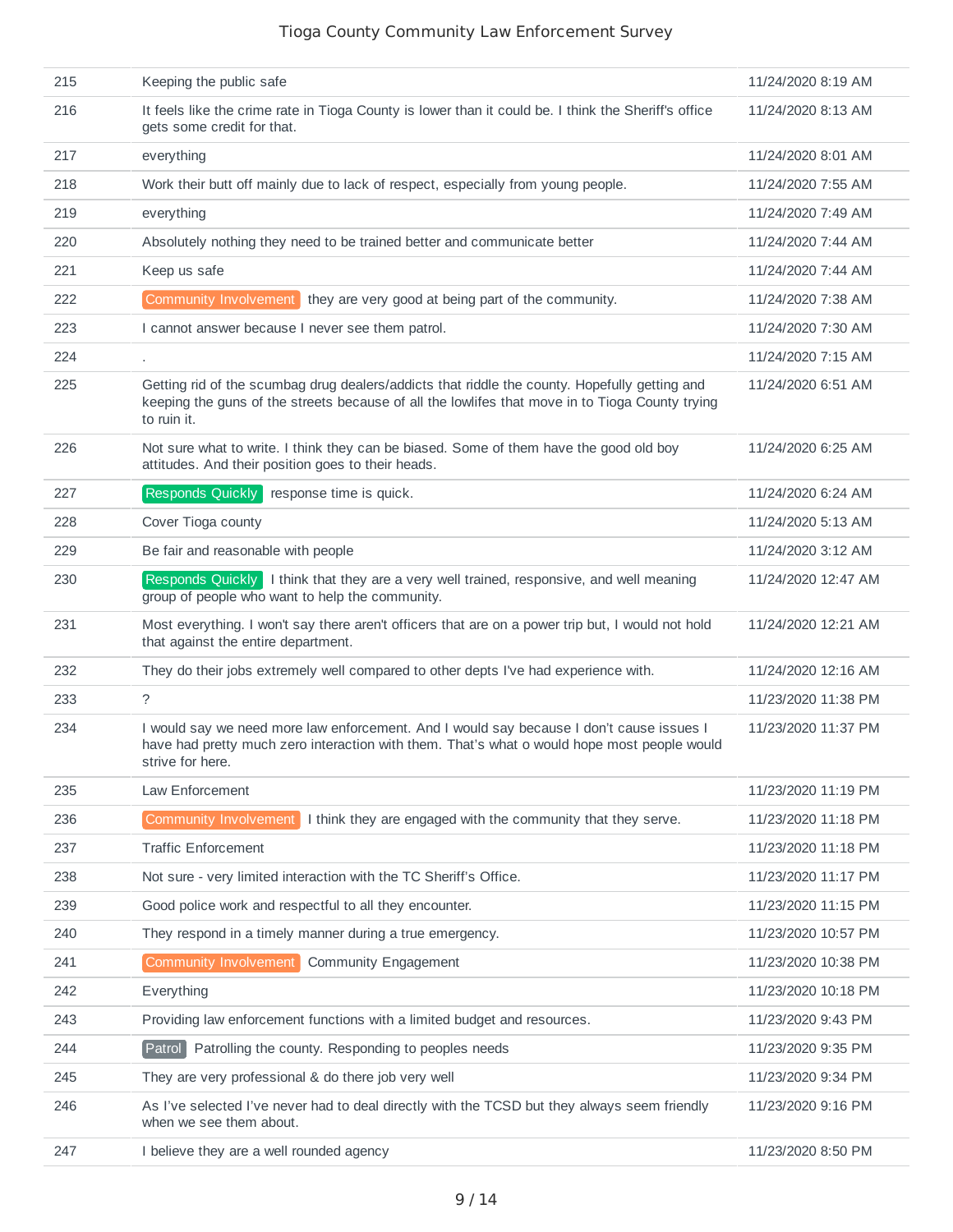| 248 | Responds Quickly Community Involvement, Response to calls<br><b>Community Involvement</b>                                                                             | 11/23/2020 8:22 PM |
|-----|-----------------------------------------------------------------------------------------------------------------------------------------------------------------------|--------------------|
| 249 | They are good with being calm and de-escalating situations where the people they are dealing<br>with are upset.                                                       | 11/23/2020 8:19 PM |
| 250 | Everything                                                                                                                                                            | 11/23/2020 8:13 PM |
| 251 | I believe they are fair in assessment of what is hapenng in this county and are here to help<br>keep us as safe as possible.                                          | 11/23/2020 8:07 PM |
| 252 | They have a good presence                                                                                                                                             | 11/23/2020 8:04 PM |
| 253 | Everything                                                                                                                                                            | 11/23/2020 7:56 PM |
| 254 | N/A                                                                                                                                                                   | 11/23/2020 7:50 PM |
| 255 | Everything. I think they do the best they can despite ignorant citizens who break laws and<br>instead of paying the price cry discrimination.                         | 11/23/2020 7:40 PM |
| 256 | They are out on the roads and visible to the public so we know they are there if we should<br>need them.                                                              | 11/23/2020 7:34 PM |
| 257 | Responds Quickly<br>Law enforcement, storm/emergency response, county jail                                                                                            | 11/23/2020 7:25 PM |
| 258 | traffic enforcement                                                                                                                                                   | 11/23/2020 7:15 PM |
| 259 | They come within reasonable time. They a polite and easy to talk to.                                                                                                  | 11/23/2020 7:14 PM |
| 260 | Be open and accessible                                                                                                                                                | 11/23/2020 7:14 PM |
| 261 | Harass and collect                                                                                                                                                    | 11/23/2020 7:14 PM |
| 262 | Everything. Our Sheriff's department is amazing, strong and a major community asset.                                                                                  | 11/23/2020 7:07 PM |
| 263 | Respond immediately                                                                                                                                                   | 11/23/2020 6:56 PM |
| 264 | <b>Community Involvement</b><br>Responds Quickly<br>They care about the community and have<br>great response time                                                     | 11/23/2020 6:56 PM |
| 265 | Strong experienced Sheriff                                                                                                                                            | 11/23/2020 6:44 PM |
| 266 | Issuing speeding tickets and driving around aimlessly                                                                                                                 | 11/23/2020 6:38 PM |
| 267 | Community Involvement<br>Fair. Do things for community. Keep us informed.                                                                                             | 11/23/2020 6:37 PM |
| 268 | <b>Community Involvement</b><br>Works with everyone in the community!                                                                                                 | 11/23/2020 6:35 PM |
| 269 | Deterring crime                                                                                                                                                       | 11/23/2020 6:32 PM |
| 270 | As a Department with limited manpower, due to budget concerns. They are doing the best job<br>possible. The department treats all who need help with equal concern.   | 11/23/2020 6:30 PM |
| 271 | Community Involvement<br>Serves the community                                                                                                                         | 11/23/2020 6:29 PM |
| 272 | Everything they do is great, they are fast, prompt, knowledgeable, professional                                                                                       | 11/23/2020 6:25 PM |
| 273 | $\tilde{?}$                                                                                                                                                           | 11/23/2020 6:25 PM |
| 274 | Community Involvement<br>Community engagement and transparency                                                                                                        | 11/23/2020 6:25 PM |
| 275 | I think they are fairly visible.                                                                                                                                      | 11/23/2020 6:24 PM |
| 276 | They are visible across the county.                                                                                                                                   | 11/23/2020 6:21 PM |
| 277 | They're great at harassing people over minor problems, forcibly detaining children without a<br>guardian being notified, and being standoffish towards all residents. | 11/23/2020 6:20 PM |
| 278 | Responding to calls                                                                                                                                                   | 11/23/2020 5:58 PM |
| 279 | Protects the citizens of this community                                                                                                                               | 11/23/2020 5:43 PM |
| 280 | they are fast to respond                                                                                                                                              | 11/23/2020 5:42 PM |
| 281 | Responds Quickly Most everything including response times, assessing the situation and                                                                                | 11/23/2020 5:27 PM |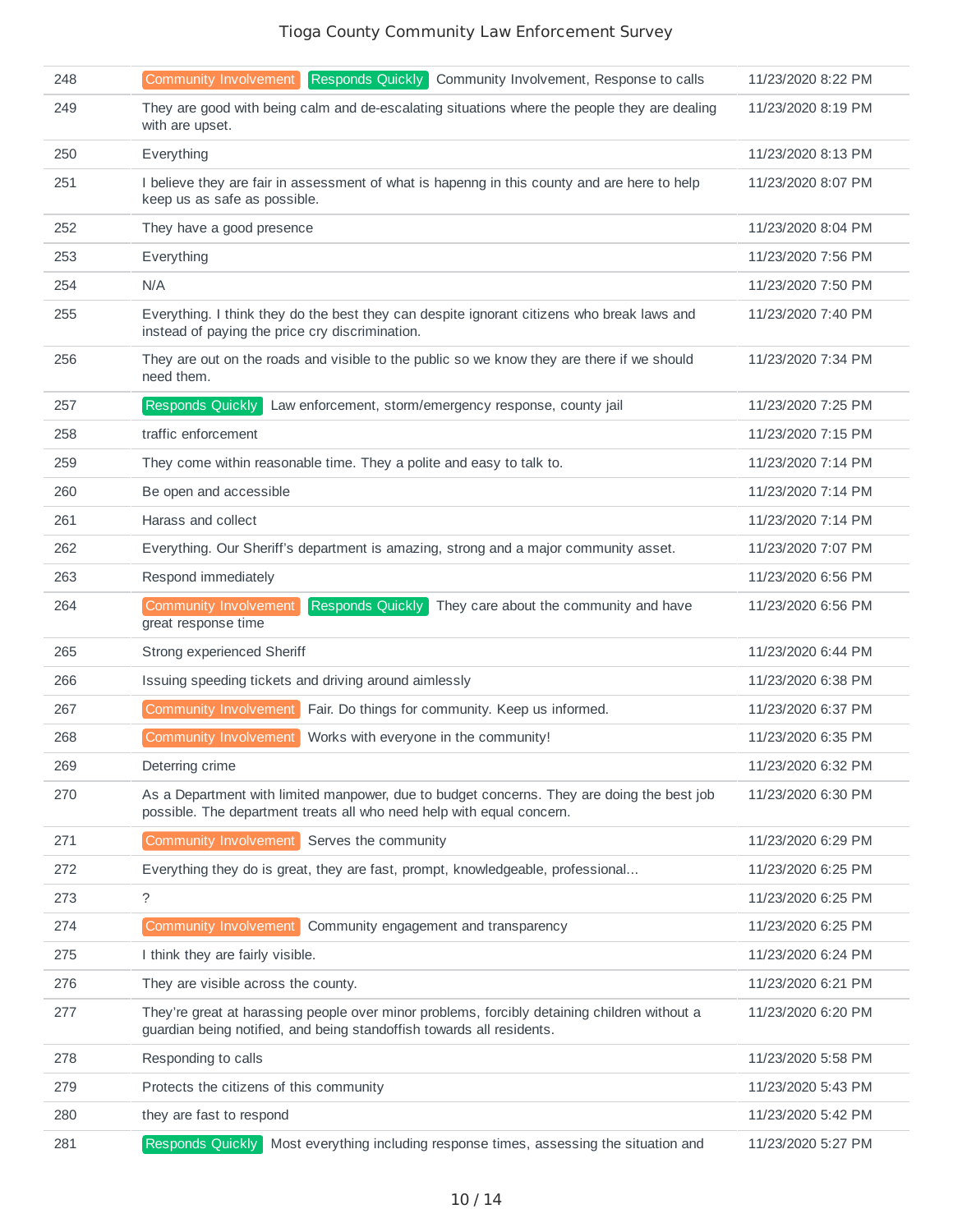acting accordingly. Treat everyone fairly according to the incident and following through with appropriate actions.

| 282 | Minor assistance eg Deer vehicle accidents on or road, help has been prompt and well<br>handled. I'm not a non white member of this community and am most concerned with how well<br>they are treated.                                                                                                                                                                                                                                                                                                                                                                                                                                                                                                                                                                                                                         | 11/23/2020 5:20 PM  |
|-----|--------------------------------------------------------------------------------------------------------------------------------------------------------------------------------------------------------------------------------------------------------------------------------------------------------------------------------------------------------------------------------------------------------------------------------------------------------------------------------------------------------------------------------------------------------------------------------------------------------------------------------------------------------------------------------------------------------------------------------------------------------------------------------------------------------------------------------|---------------------|
| 283 | <b>Responds Quickly</b><br>Community Involvement<br>Responsive, professional, care about<br>community                                                                                                                                                                                                                                                                                                                                                                                                                                                                                                                                                                                                                                                                                                                          | 11/23/2020 5:18 PM  |
| 284 | Don't know. I never see them driving around.                                                                                                                                                                                                                                                                                                                                                                                                                                                                                                                                                                                                                                                                                                                                                                                   | 11/23/2020 5:11 PM  |
| 285 | Most things                                                                                                                                                                                                                                                                                                                                                                                                                                                                                                                                                                                                                                                                                                                                                                                                                    | 11/23/2020 5:10 PM  |
| 286 | Responds Quickly<br>911 responds quickly                                                                                                                                                                                                                                                                                                                                                                                                                                                                                                                                                                                                                                                                                                                                                                                       | 11/23/2020 4:39 PM  |
| 287 | Training and execution                                                                                                                                                                                                                                                                                                                                                                                                                                                                                                                                                                                                                                                                                                                                                                                                         | 11/23/2020 4:37 PM  |
| 288 | Little interaction with the department, which is a good thing. thank you                                                                                                                                                                                                                                                                                                                                                                                                                                                                                                                                                                                                                                                                                                                                                       | 11/23/2020 4:31 PM  |
| 289 | Responds Quickly<br>Emergency response and investigations                                                                                                                                                                                                                                                                                                                                                                                                                                                                                                                                                                                                                                                                                                                                                                      | 11/23/2020 4:12 PM  |
| 290 | Responds Quickly<br>Respond quickly                                                                                                                                                                                                                                                                                                                                                                                                                                                                                                                                                                                                                                                                                                                                                                                            | 11/23/2020 4:00 PM  |
| 291 | Tioga County Sheriff's Department did well keeping protesters safe during the summer and<br>kept events such as the protests and vigils peaceful.                                                                                                                                                                                                                                                                                                                                                                                                                                                                                                                                                                                                                                                                              | 11/23/2020 4:00 PM  |
| 292 | Responds Quickly<br>Tioga has a very positive response time for 911                                                                                                                                                                                                                                                                                                                                                                                                                                                                                                                                                                                                                                                                                                                                                            | 11/23/2020 3:47 PM  |
| 293 | Community Involvement Although we often call the State Troopers, since they are right near<br>our business, the Sheriff's department is attentive to the communitythe governor's and<br>democratic party efforts to minimize the job our law enforcement officers do, is an attempt to<br>de-legitimize law enforcement. This is strictly political. It's garbage. So to answer the<br>questionaside from a few bad apples in this country, I feel that ALL law enforcement does<br>ALOT well. Our public safety is what matters, not de-funding or lessening our officersnot<br>lessening the importance of what they do. As crime rises, the need rises. Quite frankly I'm<br>over this and am only interested in our Governor being voted out when he is up for re-election.<br>I back the blue and will continue to do so. | 11/23/2020 3:34 PM  |
| 294 | Road safety                                                                                                                                                                                                                                                                                                                                                                                                                                                                                                                                                                                                                                                                                                                                                                                                                    | 11/23/2020 3:31 PM  |
| 295 | They are visible, generally professional- my only comment is regarding the recently released<br>almost promoted to sheriff officer with a long history of playing his position                                                                                                                                                                                                                                                                                                                                                                                                                                                                                                                                                                                                                                                 | 11/23/2020 3:24 PM  |
| 296 | Patrol<br>Patrol                                                                                                                                                                                                                                                                                                                                                                                                                                                                                                                                                                                                                                                                                                                                                                                                               | 11/23/2020 2:50 PM  |
| 297 | Road Patrol<br>Patrol                                                                                                                                                                                                                                                                                                                                                                                                                                                                                                                                                                                                                                                                                                                                                                                                          | 11/23/2020 2:48 PM  |
| 298 | Patrol Responds Quickly Patrols throughout the county, timely response to calls,<br>professional approach to a wide variety of issues.                                                                                                                                                                                                                                                                                                                                                                                                                                                                                                                                                                                                                                                                                         | 11/23/2020 2:21 PM  |
| 299 | The people are nice, it's the system itself I disagree with                                                                                                                                                                                                                                                                                                                                                                                                                                                                                                                                                                                                                                                                                                                                                                    | 11/23/2020 2:20 PM  |
| 300 | Responds Quickly   I haven't really needed personal help but I did work for mental health and<br>had to do 9.41s and 9.45s. I am also aware that police are often the first to the scene of other<br>issues from ODs to MVAs and I appreciate the quick response time and the work they do.                                                                                                                                                                                                                                                                                                                                                                                                                                                                                                                                    | 11/23/2020 2:09 PM  |
| 301 | Patrol<br>Village patrol                                                                                                                                                                                                                                                                                                                                                                                                                                                                                                                                                                                                                                                                                                                                                                                                       | 11/23/2020 2:03 PM  |
| 302 | The people are nice, it's the system itself I disagree with                                                                                                                                                                                                                                                                                                                                                                                                                                                                                                                                                                                                                                                                                                                                                                    | 11/23/2020 1:48 PM  |
| 303 | N/A, never interacted with them                                                                                                                                                                                                                                                                                                                                                                                                                                                                                                                                                                                                                                                                                                                                                                                                | 11/23/2020 1:20 PM  |
| 304 | do not utilize the sheriff's dept, utilize the waverly police dept.                                                                                                                                                                                                                                                                                                                                                                                                                                                                                                                                                                                                                                                                                                                                                            | 11/23/2020 12:57 PM |
| 305 | Overall seems to be ok                                                                                                                                                                                                                                                                                                                                                                                                                                                                                                                                                                                                                                                                                                                                                                                                         | 11/23/2020 12:54 PM |
| 306 | Responds Quickly<br>They respond as quickly and fairly as possible.                                                                                                                                                                                                                                                                                                                                                                                                                                                                                                                                                                                                                                                                                                                                                            | 11/23/2020 12:32 PM |
| 307 | From my limited experience they do all things well. My concern with proposed changes to<br>existing laws is they will effect those that don't live here. If all citizens were treated the same<br>way I am, there wouldn't be an issue with police anywhere in the country.                                                                                                                                                                                                                                                                                                                                                                                                                                                                                                                                                    | 11/23/2020 10:52 AM |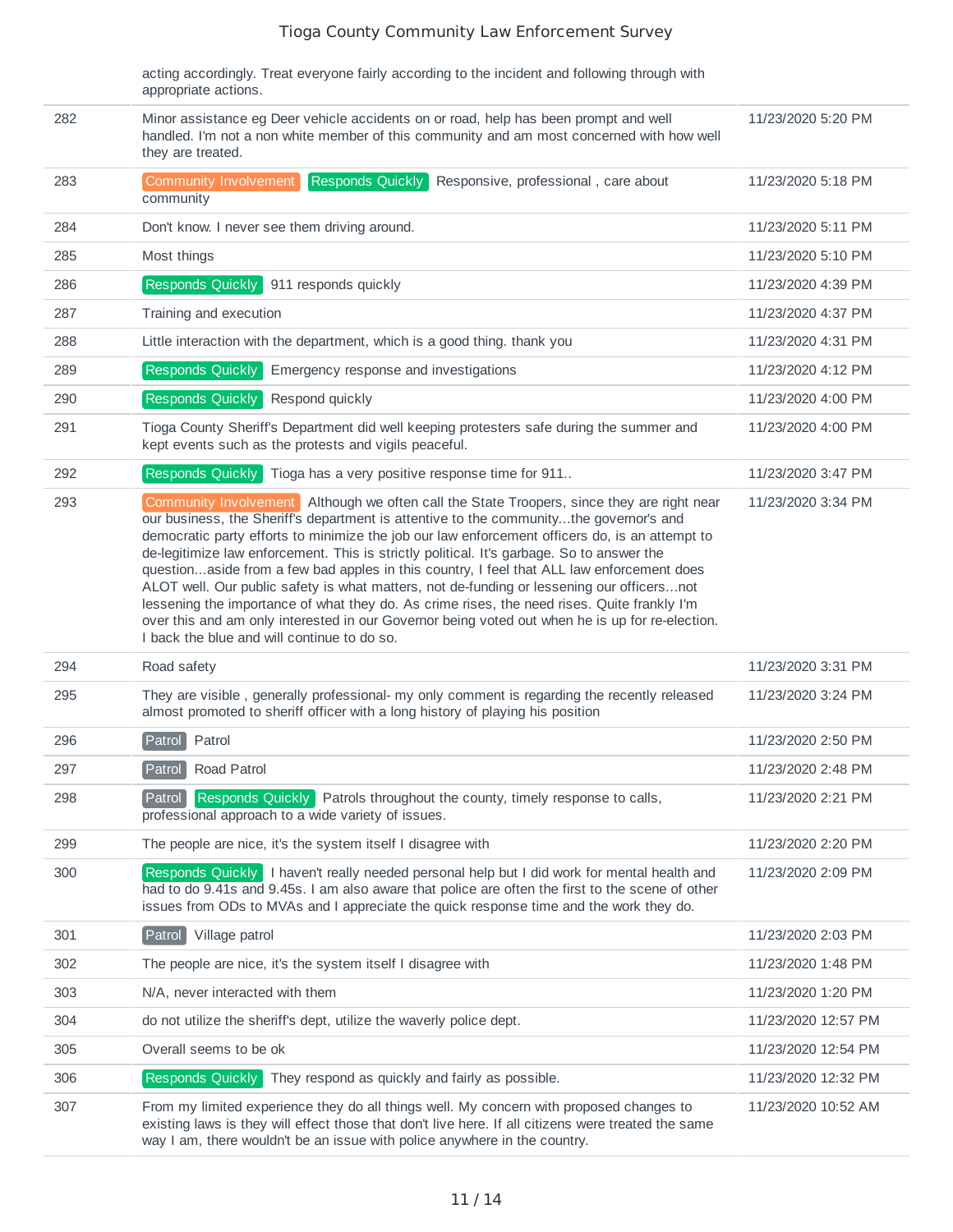| 308 | Everything                                                                                                                                                         | 11/23/2020 10:35 AM |
|-----|--------------------------------------------------------------------------------------------------------------------------------------------------------------------|---------------------|
| 309 | <b>Community Involvement</b><br>Being seen and available in the community                                                                                          | 11/23/2020 9:19 AM  |
| 310 | Keep us safe                                                                                                                                                       | 11/23/2020 9:13 AM  |
| 311 | they have a professional presence                                                                                                                                  | 11/23/2020 9:12 AM  |
| 312 | I live on the outskirts of the county, so not much interaction with the Department.                                                                                | 11/23/2020 9:08 AM  |
| 313 | I have never had a personal need for them, but I do see them and their cars in the area very<br>often. Hopefully they will be there whenever needed.               | 11/23/2020 9:08 AM  |
| 314 | Responds Quickly   I think they're responsive, and do the best they can. I'm sure that its more<br>difficult for them now because of the stupid bail reform law.   | 11/23/2020 9:07 AM  |
| 315 | Put the wrong people in jail                                                                                                                                       | 11/23/2020 9:03 AM  |
| 316 | Average                                                                                                                                                            | 11/23/2020 9:01 AM  |
| 317 | Giving back to support community needs                                                                                                                             | 11/23/2020 9:00 AM  |
| 318 | The do most things well as far as I have seen                                                                                                                      | 11/23/2020 8:35 AM  |
| 319 | Community Involvement<br>Being present in the community to simply deter possible crime                                                                             | 11/23/2020 8:24 AM  |
| 320 | Alot                                                                                                                                                               | 11/23/2020 8:21 AM  |
| 321 | Traffic patrol<br>Patrol                                                                                                                                           | 11/23/2020 8:12 AM  |
| 322 | Enforcing the laws of the state of new york                                                                                                                        | 11/23/2020 8:10 AM  |
| 323 | Driving around town                                                                                                                                                | 11/23/2020 8:09 AM  |
| 324 | Keeps crime low Keeps us safe Respected by the community                                                                                                           | 11/23/2020 7:58 AM  |
| 325 | <b>Issues traffic tickets</b>                                                                                                                                      | 11/23/2020 7:56 AM  |
| 326 | Self promotes                                                                                                                                                      | 11/23/2020 7:55 AM  |
| 327 | I have very little contact with sheriff's but I on occasion listen to the scanner and it sounds like<br>the handle things well.                                    | 11/23/2020 1:48 AM  |
| 328 | Patrol They are present. It is encouraging to see them patrolling.                                                                                                 | 11/22/2020 10:38 PM |
| 329 | Community Involvement they are visible in the community and I trust them                                                                                           | 11/22/2020 2:53 PM  |
| 330 | Responds rapidly to emergencies                                                                                                                                    | 11/22/2020 2:35 PM  |
| 331 | Interact with Tioga county citizens                                                                                                                                | 11/22/2020 2:33 PM  |
| 332 | Keeping us safe                                                                                                                                                    | 11/22/2020 8:11 AM  |
| 333 | Ignoring certain warning signs in community                                                                                                                        | 11/22/2020 7:56 AM  |
| 334 | They keep our people SAFE!!                                                                                                                                        | 11/21/2020 4:20 PM  |
| 335 | Keeps their citizens safe.                                                                                                                                         | 11/21/2020 4:20 PM  |
| 336 | Treats all fairly and risks their lives daily!                                                                                                                     | 11/21/2020 11:11 AM |
| 337 | Responds Quickly Response time is great. Available number of on duty officers is good.<br>Kara in the Pistol Permit office is amazingsuper helpful and thoughtful. | 11/21/2020 10:33 AM |
| 338 | Keeping our citizens safe and keeping crime rates low                                                                                                              | 11/21/2020 10:19 AM |
| 339 |                                                                                                                                                                    | 11/21/2020 9:39 AM  |
| 340 | Very open minded and caring personal who respond appropriately to each situation.                                                                                  | 11/21/2020 9:30 AM  |
| 341 | Responds Quickly Response time.                                                                                                                                    | 11/21/2020 9:15 AM  |
| 342 | Fairness in dealing with the public. Doing more with less as continuous budget cuts don't allow<br>them to do the job to its fullest.                              | 11/21/2020 7:36 AM  |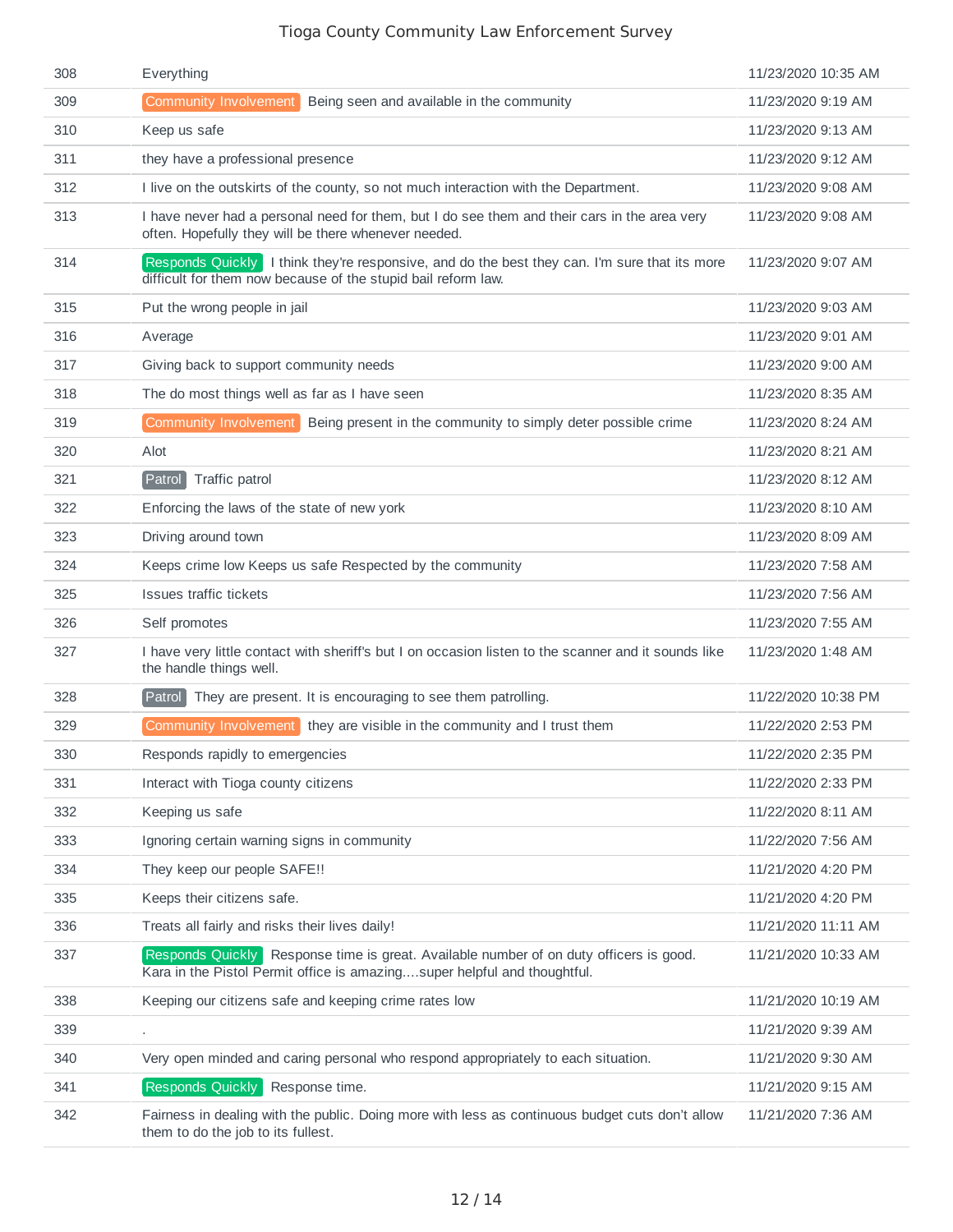| 343 | All things                                                                                                                                                                             | 11/21/2020 7:30 AM  |
|-----|----------------------------------------------------------------------------------------------------------------------------------------------------------------------------------------|---------------------|
| 344 | They are always there when we need help. They always have answers for the questions that I<br>need answered.                                                                           | 11/21/2020 6:58 AM  |
| 345 | Community Involvement Drive thru community and make their presence know, attend<br>community events and introduce themselves                                                           | 11/20/2020 8:49 PM  |
| 346 | Investigations of crimes.                                                                                                                                                              | 11/20/2020 7:15 PM  |
| 347 | They communicate well very no judgment and understanding for both sides of the parties                                                                                                 | 11/20/2020 5:52 PM  |
| 348 | Responds Quickly Response time                                                                                                                                                         | 11/20/2020 5:10 PM  |
| 349 | Sleep on the side of country roads.                                                                                                                                                    | 11/20/2020 3:32 PM  |
| 350 | Traffic, crime investigation, incarceration, civil duties                                                                                                                              | 11/20/2020 3:29 PM  |
| 351 | They do a great job for being such a small unit covering such a big County. In any interaction<br>with Sheriff's deputies I have been treated fairly and professionally.               | 11/20/2020 12:22 PM |
| 352 | They are professional in their interactions with the public. As the wife of a EMT I rely on their<br>being there in a time of crisis to protect our first responders.                  | 11/20/2020 11:45 AM |
| 353 | Haven't seen them do anything well.                                                                                                                                                    | 11/20/2020 11:27 AM |
| 354 | They do most stuff well.                                                                                                                                                               | 11/20/2020 10:31 AM |
| 355 | Everything                                                                                                                                                                             | 11/20/2020 10:19 AM |
| 356 | Pretty much everything is done well.                                                                                                                                                   | 11/20/2020 10:05 AM |
| 357 | Handles calls, enforces laws                                                                                                                                                           | 11/20/2020 9:27 AM  |
| 358 | Just about everything                                                                                                                                                                  | 11/20/2020 9:00 AM  |
| 359 | They are engaged with the public                                                                                                                                                       | 11/20/2020 6:54 AM  |
| 360 | Community policing                                                                                                                                                                     | 11/20/2020 12:39 AM |
| 361 | Responds Quickly<br>Parto<br>Patrolling of towns. Quick response when called.                                                                                                          | 11/20/2020 12:32 AM |
| 362 | Finding criminals                                                                                                                                                                      | 11/19/2020 11:06 PM |
| 363 | Responds Quickly<br>Response times                                                                                                                                                     | 11/19/2020 10:52 PM |
| 364 | They work such large areas and always help were needed! they do have the people best<br>interest when called !Our county feels safe knowing they are here to protect our community![1] | 11/19/2020 9:19 PM  |
| 365 | Responds Quickly<br>Responds quickly to calls                                                                                                                                          | 11/19/2020 9:16 PM  |
| 366 | Upholding and enforcement of the laws.                                                                                                                                                 | 11/19/2020 9:13 PM  |
| 367 | Their job                                                                                                                                                                              | 11/19/2020 9:05 PM  |
| 368 | <b>Community Involvement</b><br>Patrol<br>Community involvement, patrols.                                                                                                              | 11/19/2020 9:03 PM  |
| 369 | Patrol<br>Patrol the neighborhood                                                                                                                                                      | 11/19/2020 8:41 PM  |
| 370 | Risk their lives for our safety !                                                                                                                                                      | 11/19/2020 8:38 PM  |
| 371 | Community protection.                                                                                                                                                                  | 11/19/2020 8:17 PM  |
| 372 | Presence                                                                                                                                                                               | 11/19/2020 8:13 PM  |
| 373 | Everything!                                                                                                                                                                            | 11/19/2020 7:50 PM  |
| 374 | <b>Responds Quickly</b><br>Responding quickly to calls and they're very understanding and supportive<br>of families!!                                                                  | 11/19/2020 7:48 PM  |
| 375 | Staffing enough people                                                                                                                                                                 | 11/19/2020 7:47 PM  |
| 376 | Responds Quickly<br>Responds quickly                                                                                                                                                   | 11/19/2020 7:45 PM  |
| 377 | The Tioga county Sherrif's department is full of good men and women devoted to caring and                                                                                              | 11/19/2020 7:34 PM  |